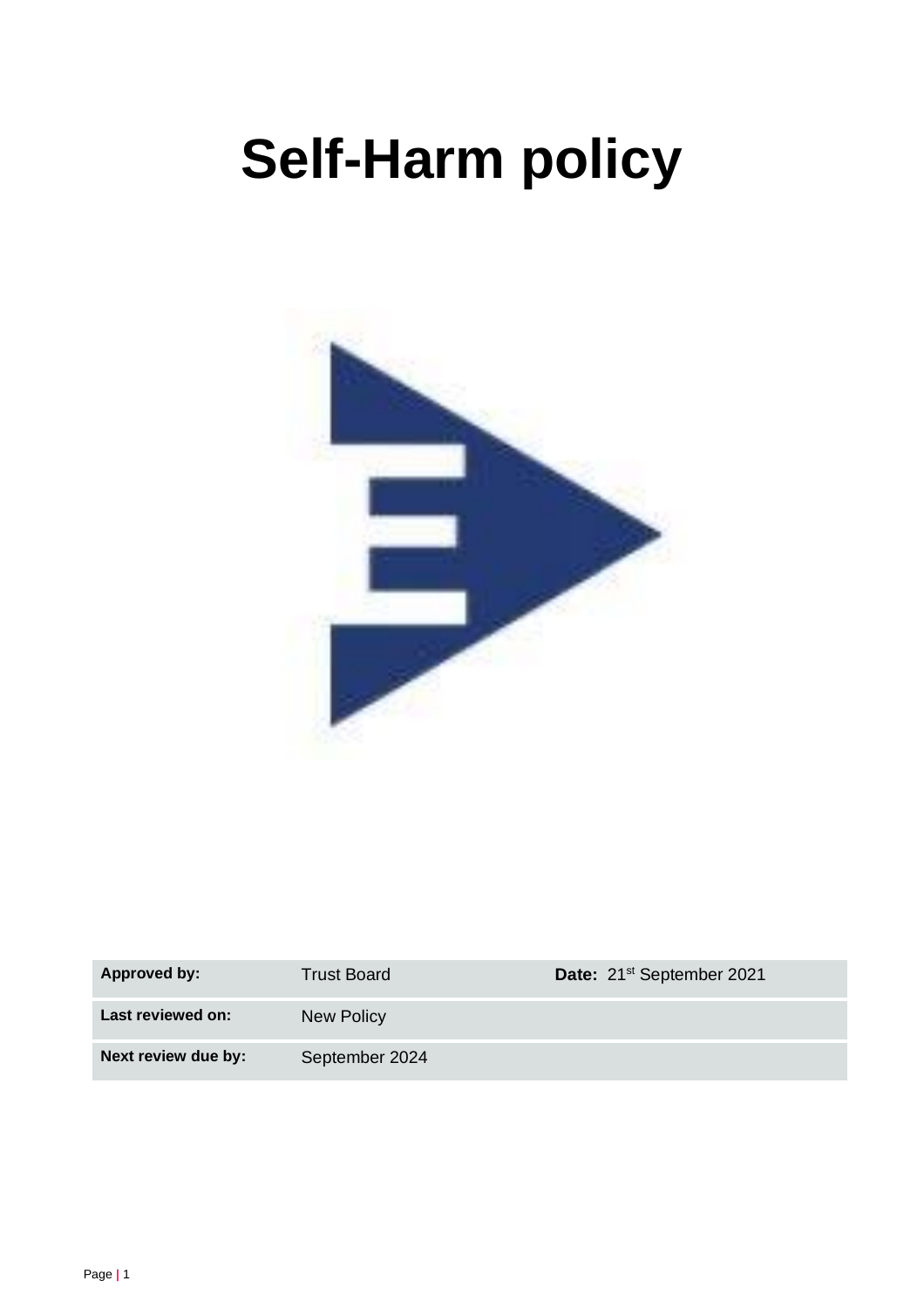# **1. The scope of the policy**

1.1 This policy applies to all academies within the Eastern Multi-Academy Trust

## **2. Policy introduction**

2.1 The Governors and staff at [**INSERT ACADEMY NAME**] recognise the importance of safeguarding children and play a full and active part in protecting them from harm.

2.2 In developing the Self-Harm Policy and Procedures due consideration has been given to [**INSERT ACADEMY NAME**] Child Protection and Safeguarding Children Policy and the Norfolk/Suffolk Local Safeguarding Children Boards (NLSCB) Procedures. We believe that our school should provide a caring, positive, safe and stimulating environment which promotes the social, physical, emotional and moral development of each pupil.

2.3 Research indicates that up to one in ten young people in the UK engage in selfharming behaviour (Samaritans) and the ratio is 3:1 girls to boys. The Mental Health Foundation/ Camelot Foundation (2006) suggest that there are "probably two young people in every secondary classroom who have self-harmed at some time". (The Truth about Self-harm, London MHF/CF)

2.4 Self-harm is an emotive and challenging issue for all concerned. Self-harm can affect people from all family backgrounds, religions and cultures. School staff can play an important role in preventing self-harm and also in supporting pupils who are engaging in self-harm behaviours, their peers and parents. Self-harm can be a short term behaviour that is triggered by particular stresses and resolves fairly quickly or it may be part of a long term pattern of behaviours that are associated with more serious emotional/mental health issues. School staff should be aware that where there are multiple underlying risk factors the likely hood of further self-harm is greater.

2.5 This document explains the school's approach to self-harm. The policy and procedures are intended as guidance for the whole school community and should be read in conjunction with: Supporting Children and Young People who Self-Harm, Guidelines for those Working with Children and Young People produced by the Norfolk or Suffolk County Council, Norfolk/Suffolk Safeguarding Children Board and local NHS Foundation Trust. The document was based on guidelines produced by Northamptonshire Children and Young Peoples Partnership: Supporting Children and Young People who Self-Harm.

#### 2.6 Linked Documents

- ▶ Child Protection and Safeguarding Children Policy.
- Intimate Care Policy.
- ▶ First Aid Policy and Procedures.
- ▶ Health and Safety Policy.
- ▶ Supporting Pupils at School with Medical Conditions: Policy and Procedures.
- ▶ Educational Visits and Activities Policy.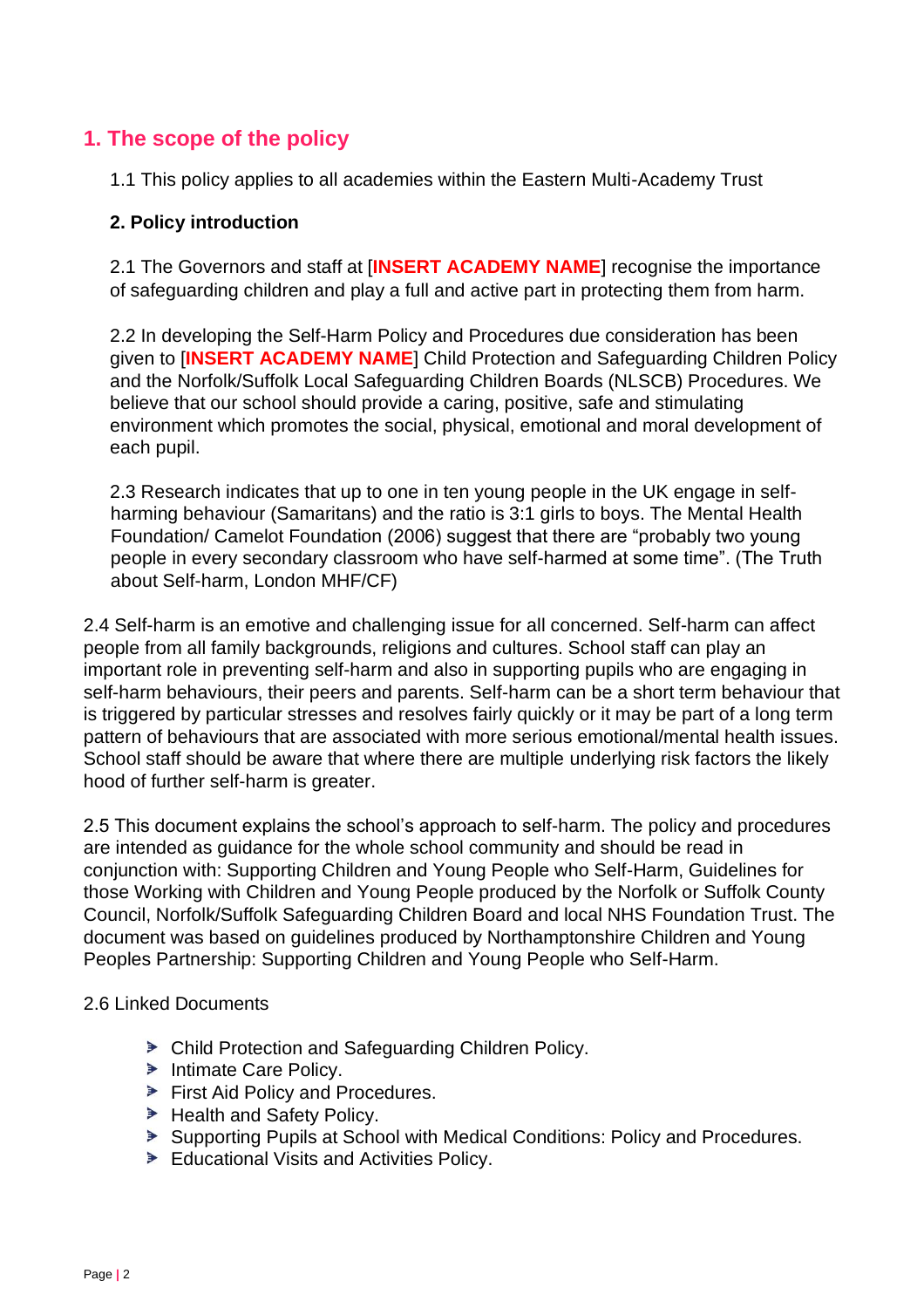- ▶ Staff guidance –referred to as Master Document.
- **▶ LA and <b>INSERT ACADEMY NAME** Accident Reporting Procedures.
- 3. Aims of the Policy
	- To increase understanding and awareness of self-harm throughout the school community.
	- To ensure the whole school community is aware of the policy and procedures.
	- To help all pupils improve their self-esteem and emotional literacy.
	- To look at ways of preventing self-harm from spreading within the school.( Contagion effect )
	- To alert staff to warning signs and risk factors relating to self-harm.
	- ▶ To provide support to pupils who self-harm, their peers and parents.
	- To provide support to staff dealing with pupils who self-harm.

#### 3.1 Definition of Self-Harm

Self-harm is any deliberate behaviour where the intent is to deliberately cause harm to one's own body. People self-harm to cope with emotional distress or to communicate that they are distressed. There are multiple factors that can motivate someone to self-harm including emotional distress, a desire to escape an unbearable situation, to reduce tension, to induce guilt or in some cases to increase caring attention from others.

Examples of Self–Harm Behaviours

There are many types of self-harm or self-injury these can include:

- Cutting, scratching, biting, scraping or picking skin.
- ▶ Hair pulling (this can include eyelashes and eyebrows)
- Swallowing hazardous materials or substances.
- $\triangleright$  Burning or scalding.
- $\triangleright$  Banging or hitting the head or other parts of the body.
- $\geq$  Scouring or scrubbing the body excessively.
- $\blacktriangleright$  Swallowing inedible objects.
- ▶ Risk taking behaviour e.g. unsafe sexual behaviour, substance misuse, running in front of moving vehicles.
- Taking an overdose of prescription or non-prescription drugs or under medicating, particularly in relation to prescribed medications e.g. misuse of insulin.
- Eating Disorders e.g. Anorexia Nervosa, Bulimia Nervosa.
- $\blacktriangleright$  Suicide

People who self-harm are at increased risk of future suicide. Death may occur as the result of an accident or miscalculation of the risks of the self-harming behaviour. In some cases it can be intentional.

3.2 Risk Factors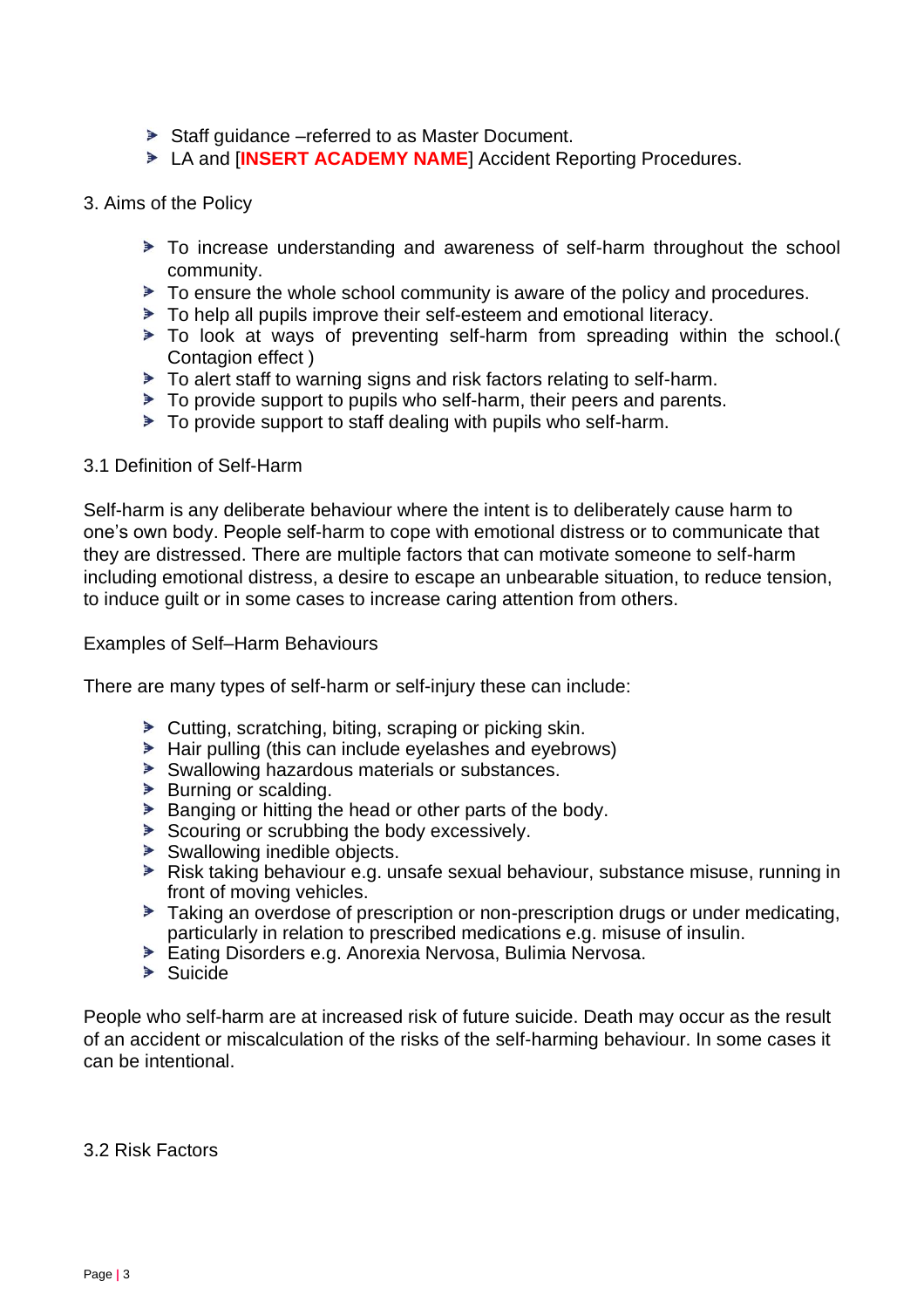There can be many risk factors that contribute to a pupil being more vulnerable to selfharm. These risk factors can include the pupil being:

- Disadvantaged in socio-economic terms.
- Experiencing significant life events including relationship problems, bereavement and examinations. Difficulties with peer relationships are one of the most common triggers for older adolescents.
- ▶ Bullied / victimised resulting in low self-esteem.
- Eesbian, gay, bisexual and transgender.
- Young Asian women ( one study found that the suicide rate in women aged 16-24 years was three times higher in women of Asian origin than in white British women)
- $\blacktriangleright$  Experiencing learning disabilities.
- $\triangleright$  Struggling with poor communication and poor problem solving skills.
- $\geq$  Struggling to cope with existing emotional, mental and /or physical health problems.
- $\rightarrow$  Involved in substance misuse.
- $\triangleright$  Not accessing services offered to them.
- Living residential settings and/or in care of the Local Authority.

Family and social factors can also contribute to a pupil's emotional health and wellbeing and increase their risk of self-harm. These can include:

- Unreasonable expectations including pressure to conform/ achieve.
- $\blacktriangleright$  Neglect or abuse.
- Poor parental relationships and frequent arguments including parental separation/divorce. This is one of the most common triggers for younger adolescents.
- **EX** Depression, deliberate self-harm or suicide in the family unit. This can result in the pupil struggling at significant dates in the year e.g. anniversaries.
- Self-harm behaviour in other pupils or friends outside of the school setting.
- $\triangleright$  Self-harm behaviours seen in other family members.
- $\triangleright$  Self-harm portrayed or reported in the media.

Another group of young people who should be considered at risk of self-harm are those that have displayed fire starting behaviours.

#### 3.3 Warning Signs

School staff are often in the best position to witness the warning signs which may indicate a pupil is experiencing difficulties that could lead to thoughts of self-harm or suicide. If staff are able to identify the warning signs, they can also play a key part in helping the pupil to begin the process of breaking the cycle of self-harm.

Possible warning signs include:

- Increased isolation from friends or family, becoming socially withdrawn.
- **EXECUTE:** Lowering of academic achievement.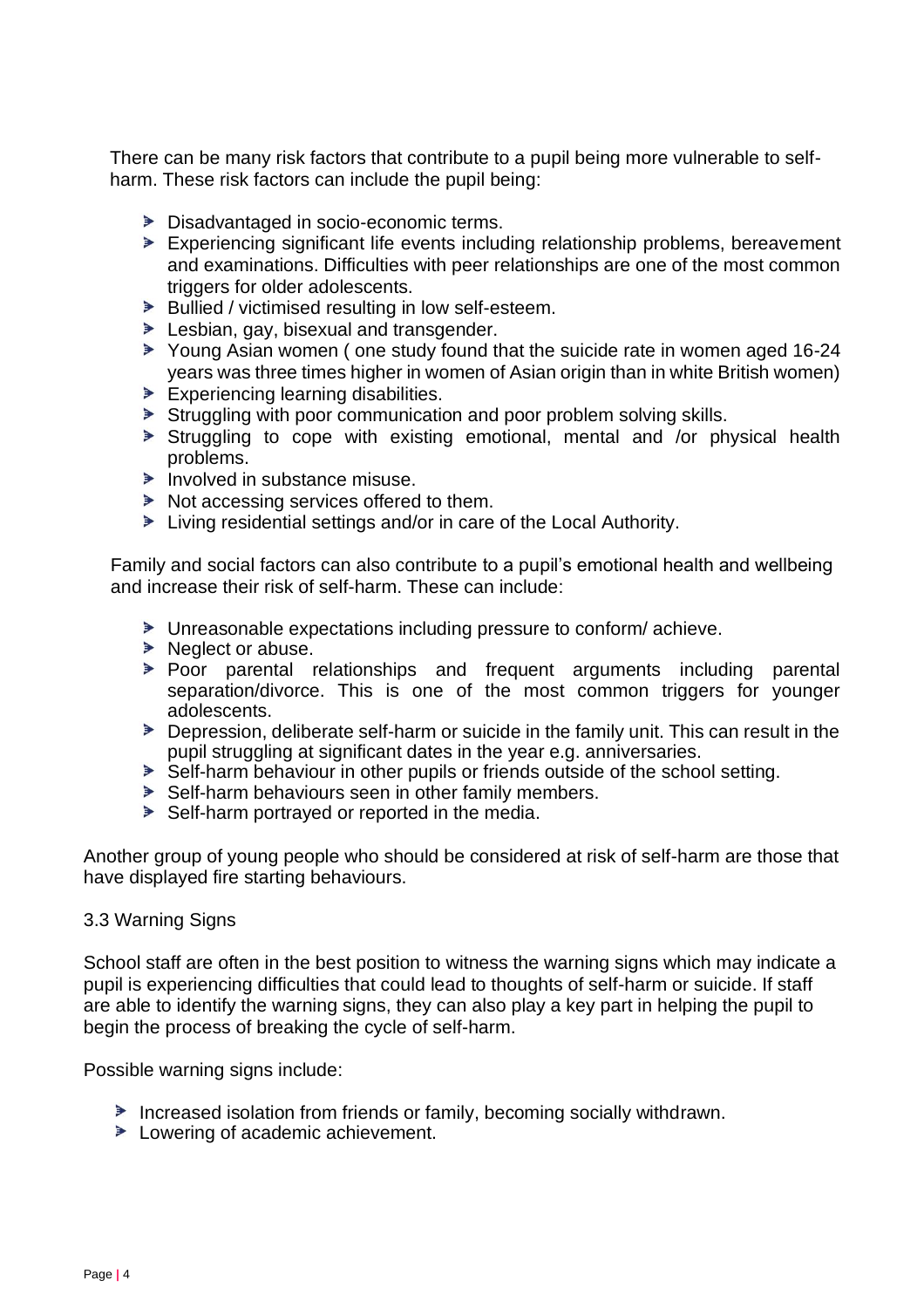- Changes in appearance, wearing different clothing, changing image e.g. becoming a 'goth' or 'emo'. This is not to say that all young people who are goths or emos will selfharm but it can be an aspect of this trend.
- Accessing information on-line relating to self-harm including forums, YouTube.
- ▶ Reluctance to take part in activities when arms and or legs would be visible. This can include PE lessons or not removing clothing in hot conditions.
- Changes in eating/sleeping habits (e.g. young person may appear overtly tired if not sleeping well)
- Changes in activity and mood e.g. more aggressive or introverted than usual.
- Talking or joking about self-harm or suicide.
- $\triangleright$  Abusing drugs or alcohol.
- Expressing feelings of failure, uselessness or loss of hope.
- Displaying evidence of self-harm e.g. cuts to forearms or head banging.

3.4 The Cycle of Self-Harm.

If a person inflicts pain on themselves, their body produces endorphins. These are natural pain relievers and can give temporary relieve from distress and induce a feeling of peace. This can become an addictive sensation which in turn makes it difficult for the person to stop the self-harm behaviours. Self-harming can cause physical pain but the person may report that this is easier to manager than the emotional pain which led to the self-harm in the first instance. The cycle also results in the person feeling a sense of shame or guilt. Within the school setting staff can encourage a pupil who is self harming to replace the self-harm behaviours with safer/coping activities, see: Appendix 5: Information on Self-Harm for Young People.

3.5 Management of the Contagion Effect

Staff who have been made aware that a pupil is self-harming must remain vigilant in case their peers are also self-harming. Self-harm can become an acceptable way of dealing with stress and anxiety within a friendship group and can enable pupils to have a sense of identity.

Each individual pupil may have different reasons for self-harming and should be given the opportunity for one to one support. It is not appropriate for the school to offer regular group support. However, the Wellbeing Team in discussion with other professionals e.g. School Health Nurse and where relevant parents, may feel that open discussions with the friendship/peer group about self-harm may be helpful in some instances.

3.6 Staff Roles and Responsibilities when Working with Pupils who Self-Harm

Pupils may choose to confide in a member of school staff if they are concerned about their own health and wellbeing, or that of a peer. If a pupil approaches a member of staff they should listen to them in a non-judgemental way.

Maintain a supportive and open attitude, a pupil who has chosen to discuss their concerns with a member of staff is showing a considerable amount of courage and trust.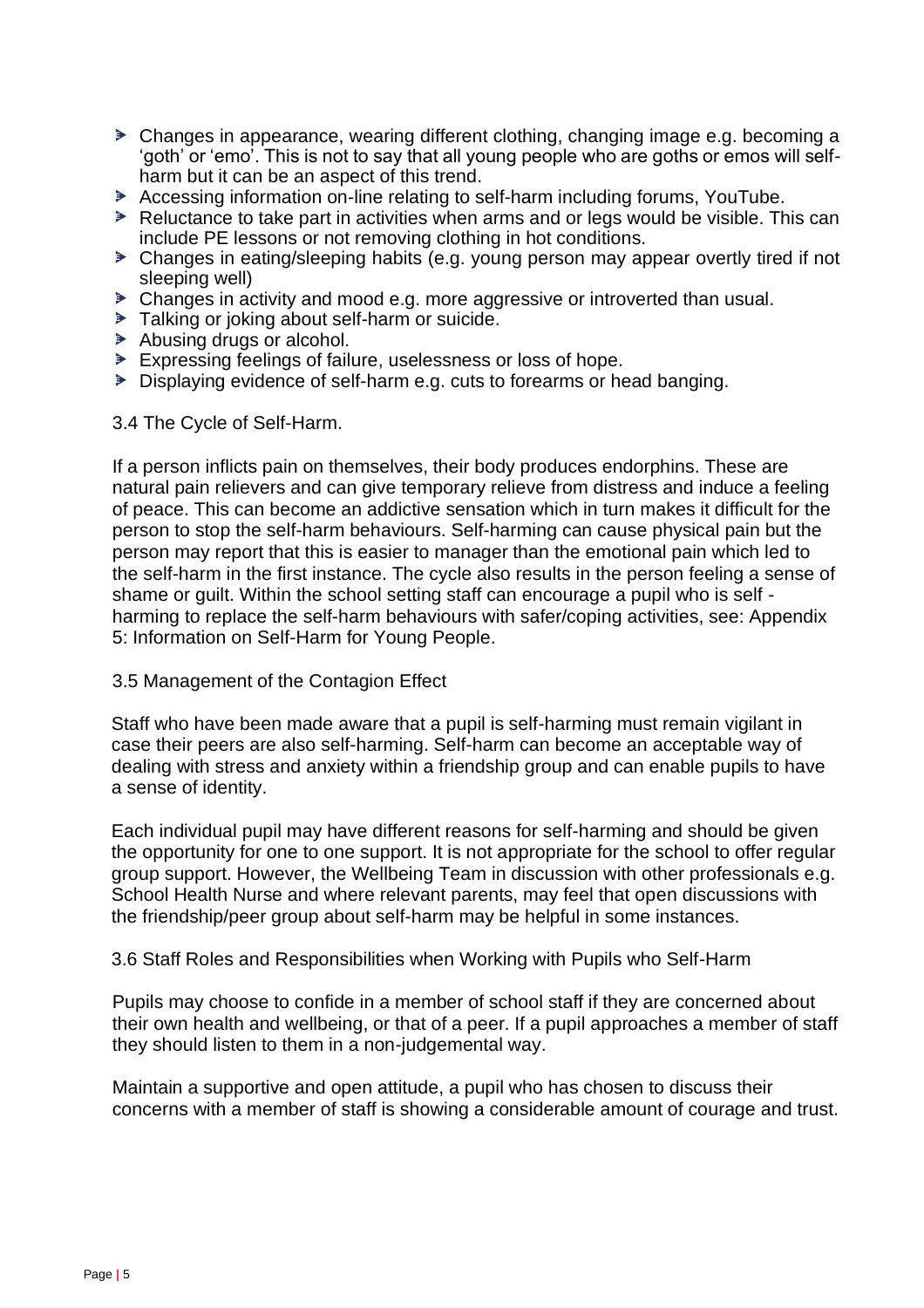For further advice on how to speak with a young person who has disclosed they or a friend are self-harming please refer to Appendix 1, Do's and Don'ts.

The pupil needs to be made aware that it will not be possible for the member of staff to offer complete confidentiality. The information will need to be shared on a need to know basis. Staff may be concerned that this will prevent the pupil from continuing to share their concerns but it is vitally important for them to know what will happen to any information they do share.

With regards to any incidents of self-harm one of the initial judgements made by the member of staff who the pupil has approached must be whether the pupil requires first aid treatment. If this is the case see: Management of First Aid.

If first aid is not required the member of staff who is aware of a pupil engaging in or suspected to be at risk of engaging in self-harm them should consult with one of the Designated Safeguarding Leads (DSL) as soon as possible and importantly before the pupil leaves the school site.

The named member of staff for Safeguarding is:

## INSERT NAME

In the absence of the DSL staff should inform the Principal or alternate DSL of their concerns as soon as possible; this must be before the pupil leaves the school site.

The information should be recorded on a safeguarding/nagging doubt form and should include any comments made by the pupil (in verbatim). These slips should be given directly to the DSL who will ensure the policy and procedures are followed.

School staff may experience a range of feelings in response to a pupil who is self-harming such as sadness, shock, disbelief, guilt, helplessness, disgust, anger and rejection. The member of staff will be supported and if appropriate given time to compose themselves before returning to their normal duties.

The Self-Harm Care Pathway summarises the process – Appendix 2

3.7 Management of First Aid.

If the young person requires first aid they must be seen immediately, support should be requested from a suitably qualified First Aider. They will assess any injuries and provide appropriate treatment if the injuries are minor. The DSL will then follow the procedures described below in 'Responsibilities of the DSL.

In the case of an acutely distressed pupil, their immediate safety is paramount and a member of staff should remain with them at all times.

In the case of a serious injury or possible drugs overdose the pupil must be sent to hospital via ambulance and parents informed. In a situation where school staff believe that informing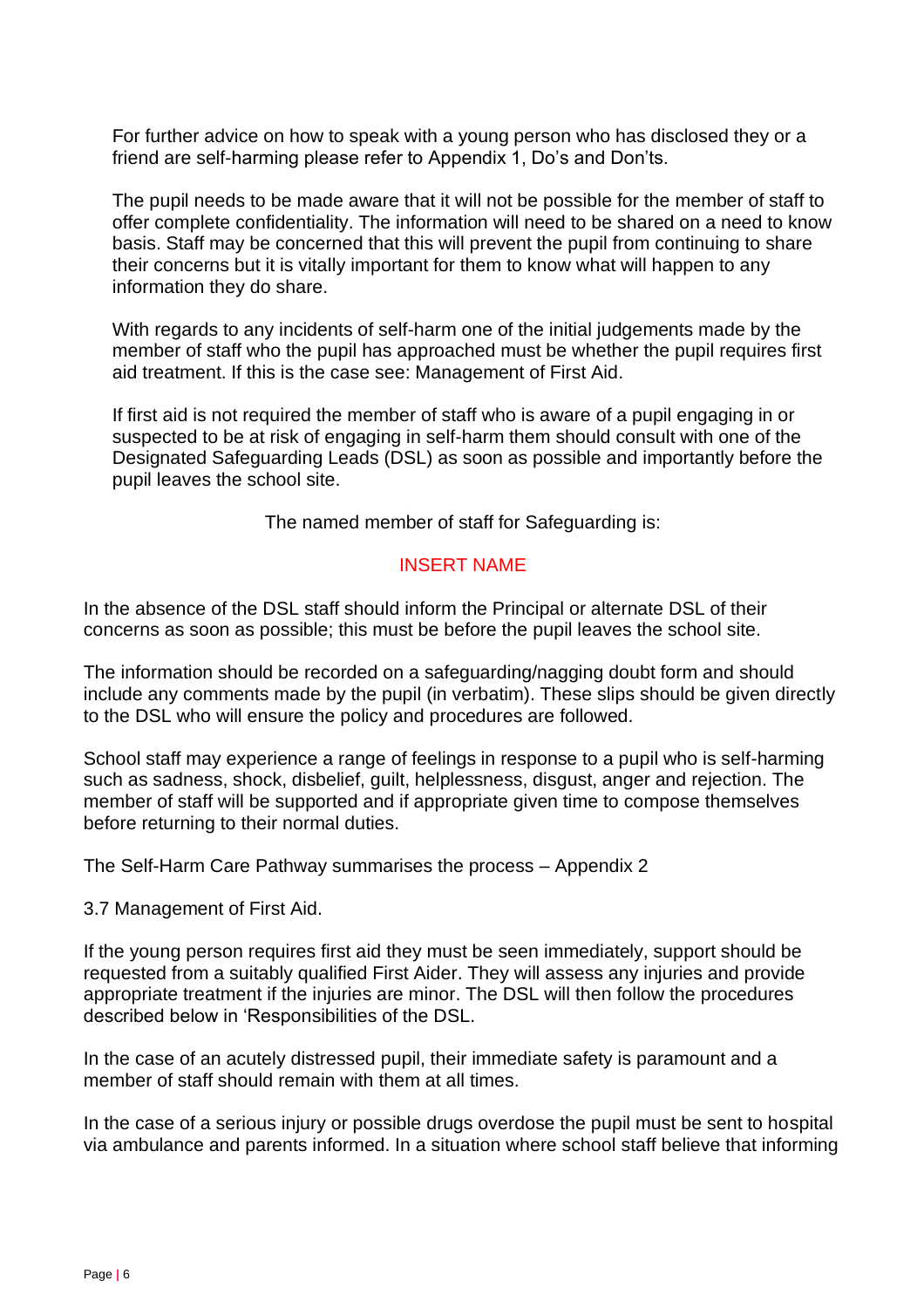parents may place the pupil at further risk harm this decision must be recorded and a member of staff should accompany the pupil to hospital .

3.8 Roles and Responsibilities of the DSL

They will

- $\blacktriangleright$ take the lead for the support of and management of those pupils who self-harm
- $\blacktriangleright$ access appropriate training about self-harm behaviours
- $\blacktriangleright$ follow the self-harm policy and procedures including completion of the Checklist for Self-Harm Procedures and Practices on an annual basis - Appendix 3
- $\blacktriangleright$ seek support for their own emotional health and wellbeing.

Following a report of self-harm concerns, the designated member of staff will decide on the appropriate course of action. Each case will be considered on an individual basis and the actions taken may include all or some of the following.

- Immediately removing the pupil from lessons if their remaining in class is likely to cause further distress to themselves or their peers
- Discuss the concerns with the pupil in an appropriate venue. For further advice on how to speak to a pupil who has disclosed that they or a friend are self-harming please refer to Appendix 1, Do's and Don'ts.
- $\geq$  Ensure the pupil understands the limits of confidentiality this should include a discussion about the need to inform other agencies e.g. School Health Nurse.
- $\triangleright$  Provide accurate information with regards to signposting for National Support Helplines/ websites, crisis telephone numbers - Appendix 4 and include Information on Self-Harm for Young People – Appendix 5.
- $\triangleright$  Be clear how often and for how long you are going to see the pupil, ie boundaries need to be clear. The pupil needs to learn to take responsibility for their self-harm.
- Discuss with the pupil the importance of informing parents in order for them to provide support, this discussion should allow the pupil to share any fears they may have about this disclosure.
- Following the discussion with pupil inform parents, unless it places the pupil at further risk of harm, staff should refer to Child Protection and Safeguarding Children Policy and Guidelines. In all cases school staff will make a professional judgement as to whether parents should be informed of the self-harm and record their decision including the pupil's views. However, if the young person requires emergency medical assistance e.g. following a drugs overdose or significant injury, school staff, in most cases, would immediately inform parents. In all cases where school staff make the decision not to inform parents this must be recorded.
- $\triangleright$  The school recognises that in some case it may be appropriate to allow the pupil time to speak to their parents about their self-harm prior to the school making contact. It may then be helpful to invite the parents in to school to discuss concerns. A multi-agency meeting should be considered, where completion of a FSP would be discussed following advice from the Multi Agency Safeguarding Hub (MASH).
- ▶ Provide the parent with appropriate Parental information including. Fact Sheet on Self-Harm for Parents - Appendix 6 or Young Minds, Parents' Survival Guide for general advice
- Advise and encourage the pupil to seek support from their GP who may refer them to a more specialised service, Child and Adolescent Mental Health Service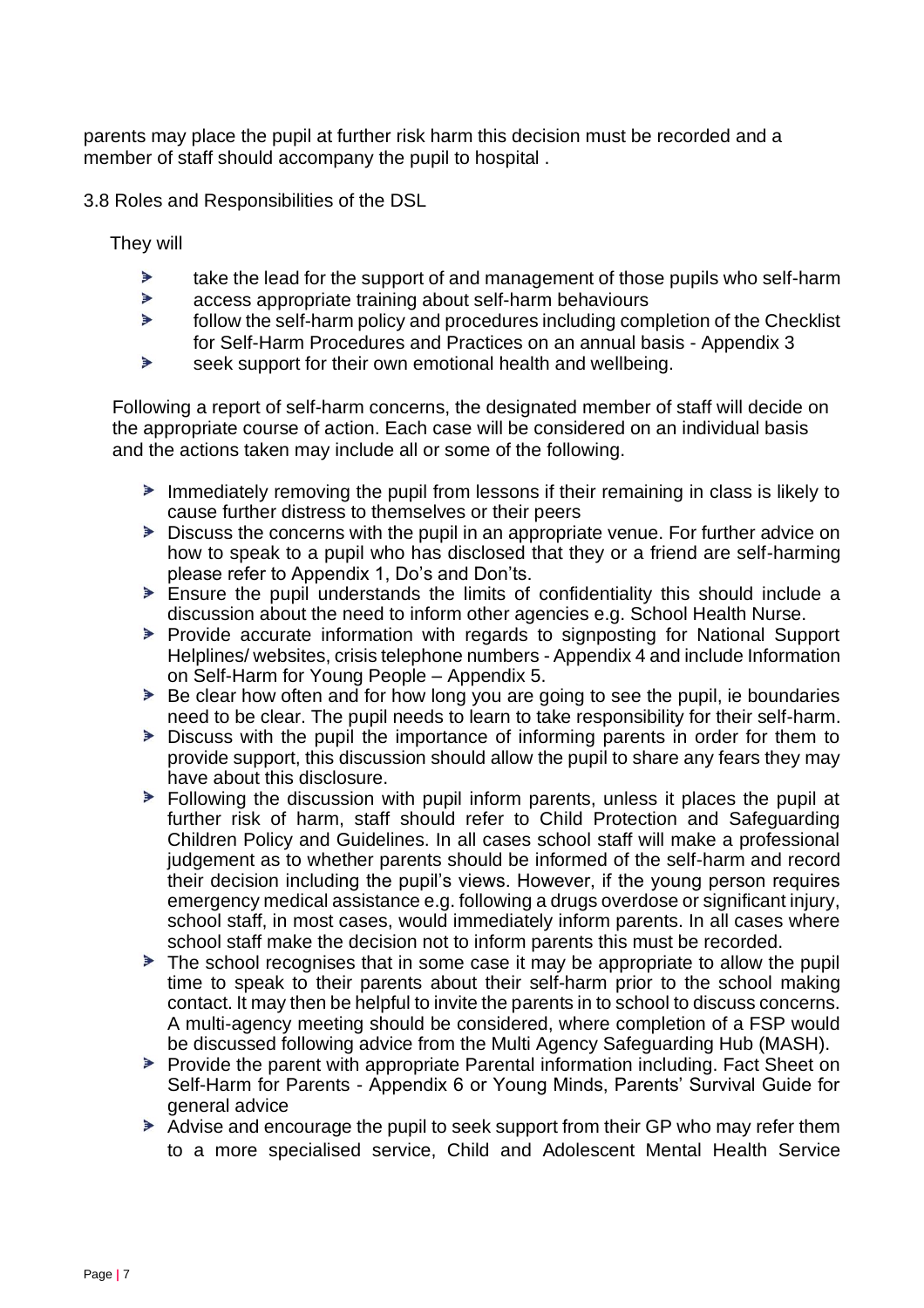(CAMHS), which provides a single point of access, staffed by clinicians, that has been designed to improve the ease of access and availability of CAMHS for children, young people and their families'. School staff and other professionals can refer to the CAMHS, without the need for a GP referral. Families can self-refer and if the pupil is aged over 16 they are able to refer themselves directly to the service

#### 3.9 Further considerations for the DSL

If there are any safeguarding concerns a referral should be made to Norfolk Children's Advice & Duty Service (CADS) or Suffolk Multi Agency Safeguarding Hub (MASH). Further advice can be sought from the Local Authority Designated Officer (LADO) where required.

Any meetings with the pupil, their parents/carers or their peers regarding self-harm should be recorded in writing including:

- $\triangleright$  Dates and times
- $\blacktriangleright$  Any action plan
- **▶ Concerns raised**
- Details of any conversations or meetings with other agencies / professionals.

Information sharing is essential if the young person is to receive the appropriate support. This information should be shared in school on a need to know basis only and the pupil should be made aware of the staff that have been provided with the information.

It is important to encourage pupils to inform you if one of their friends or peers is in upset or showing signs of self-harming. Friends can worry about betraying confidences, they need to know that self-harm can be very dangerous and that by seeking help and advice for a friend they are taking responsible action and being a good friend. They should also be aware that they will be treated in a caring and supportive manner.

The peer group of a pupil who self-harms may value the opportunity to talk to a member of staff either individually or in a small group see: Management of the Contagion Effect on Page 5.

#### 3.10 Suicidal Thoughts

All talk of suicide must be taken seriously and where possible a member of staff trained in Youth Mental Health First Aid. The pupil should remain with a member of staff at all times in a safe environment.

Appropriate help and intervention must be offered at this point. The priority is to safeguard the pupil, in most cases school staff would contact parents and advise them to seek urgent medical advice from GP and /or CAMHS unless they believed that by doing so it would put the pupil at further risk. The NHS School Nurse will be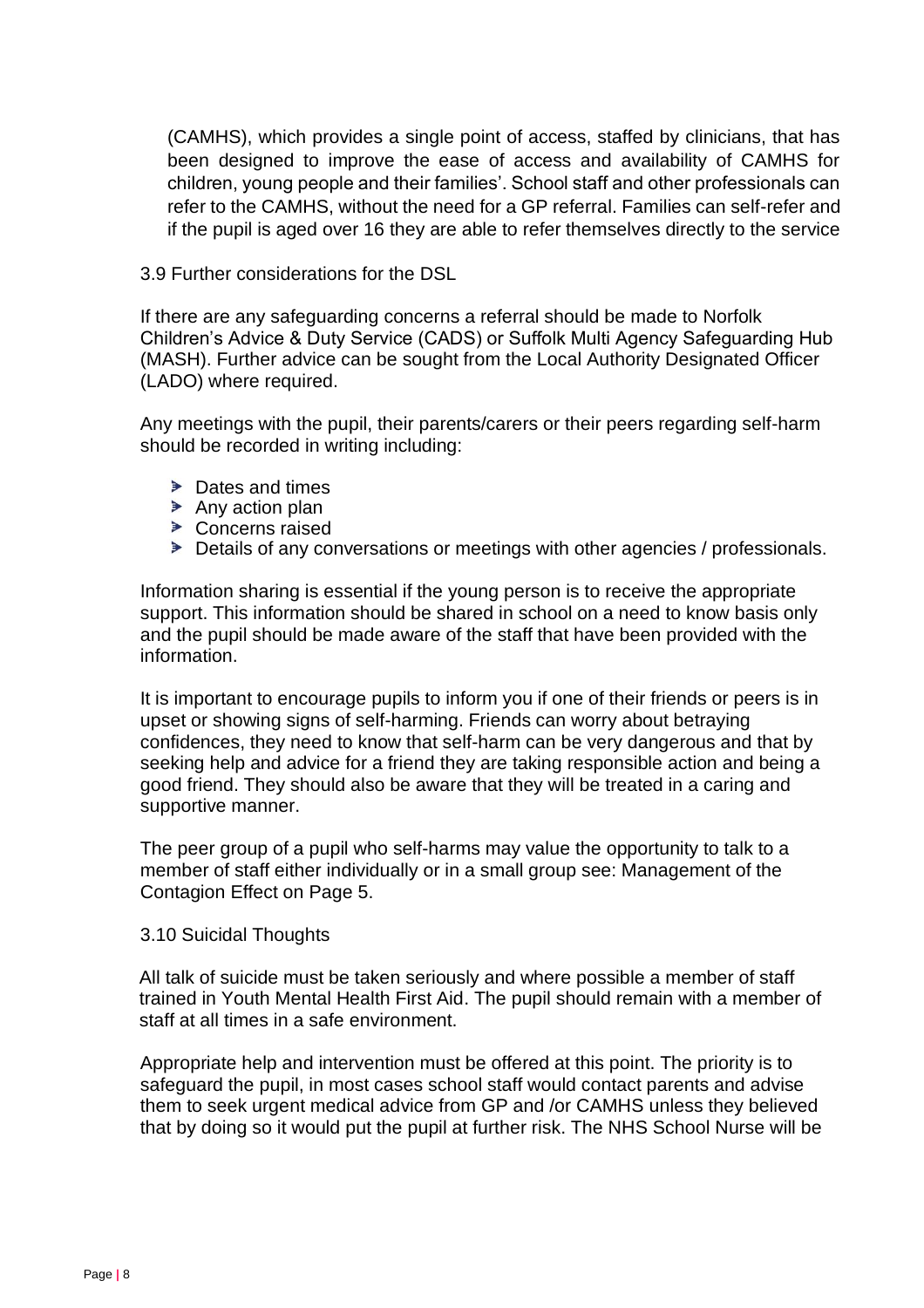informed of any pupil who presents with suicidal thoughts and the DSL would also consider a referral to the CADS/MASH team.

Where the decision is made not to contact parents, school staff must seek advice from these agencies before the pupil leaves the school site.

3.11 Responsibilities of the Pupil who is Self-Harming

Pupils who self-harm need support from school staff but with the appropriate help they must learn to take responsibility for their own self-harm

- $\blacktriangleright$  The pupil must be discreet.
- They must cover wounds and where possible any scars
- ▶ They must not bring dangerous objects in to school which could inflict injury on themselves or others.
- ▶ They must follow any action plan and speak with the appropriate (named) member of staff if they are in emotional distress.
- They must not encourage others to self-harm.
- 3.12 Responsibilities of Parents

Working in partnership with parents/carers is a key to supporting the pupil who is self- harming. Parents would be expected to:

- $\geq$  Support the school's approach to self-harm education of the whole school community and pastoral care
- Work in partnership with the school and any other relevant agencies.
- 3.13 Monitoring and Evaluation

It can be difficult to measure outcomes in relation to self-harm but keeping the pupil safe is the prime aim of any support. Encouraging engagement with key services is also vital. Feedback from the pupil and parents as to how the self-harm has been dealt with allows staff to ensure their wellbeing needs are being met.

3.14 Compliance with this policy

The Local Governing Body/IEB and Principal is responsible with for compliance of this policy

**Appendix 1**

**Do's and Don'ts – Advice for staff**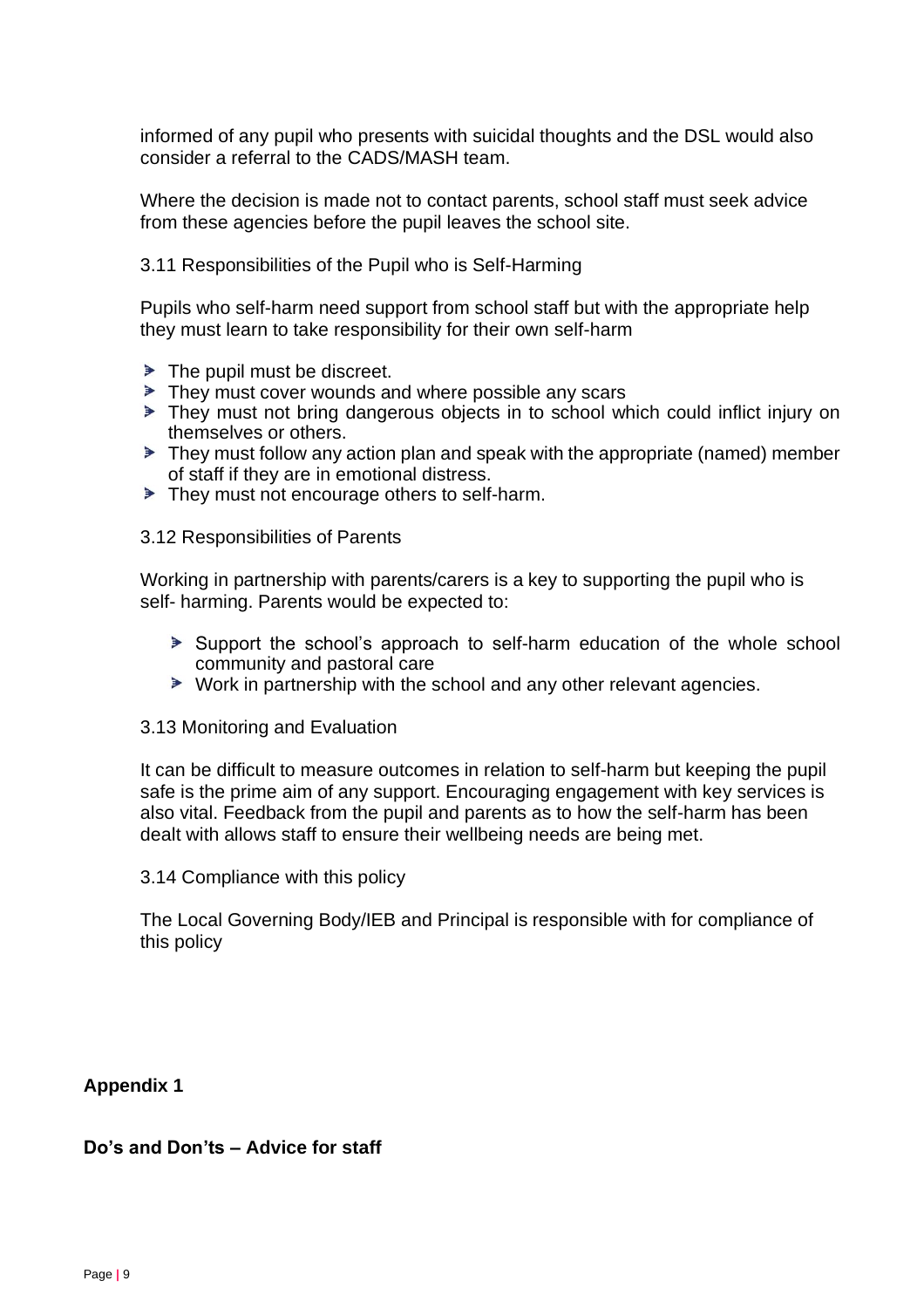| Do                                                                                                                                                                                                         | Do not                                                                                                                                                                                                                      |
|------------------------------------------------------------------------------------------------------------------------------------------------------------------------------------------------------------|-----------------------------------------------------------------------------------------------------------------------------------------------------------------------------------------------------------------------------|
| Stay Calm and do not show anxiety,<br>disapproval or disgust. Be prepared to<br>be shocked, then                                                                                                           | Panic, self-harm is a complex issue and<br>each pupil will have a different reason<br>or story behind their behaviour -<br>panicking will not help the pupil feel safe<br>and contained.                                    |
| DO listen to the pupil, just being listened<br>to can be a brilliant support and bring<br>great relief to someone; particularly if<br>they have never spoken to anyone<br>about their self-harming before. | DON'T send the pupil away – make<br>some time for them – either help them<br>find other ways of coping or support<br>them in getting the right kind of support.                                                             |
| DO make it clear that you cannot<br>guarantee confidentiality.                                                                                                                                             | DON'T be judgemental you must keep<br>an open mind about the behaviour and<br>don't refer to it as "attention seeking".                                                                                                     |
| DO calmly ask any relevant questions, -<br>try and build rapport with the pupil,<br>whilst you ascertain what is happening<br>for them.                                                                    | DON'T work alone: you may still see a<br>pupil alone, but you will need to offload<br>with an appropriate colleague and<br>discussing with a professional from<br>another agency can be helpful.                            |
| DO observe the pupil's non-verbal<br>clues, look at their body language, does<br>what they say and what you see match<br>up? What is the underlying mood state,<br>is it anger? sadness? frustration?      | DON'T give them your mobile number<br>or begin texting the pupil. It is more<br>appropriate and professional for you to<br>help the pupil identify their supportive<br>network, than for you to take this upon<br>yourself. |
| DO reassure the pupil, they need to<br>know that they will be supported.                                                                                                                                   | Self-harming behaviours can be<br>extremely concerning, but you cannot<br>offer objective support when enmeshed<br>within the pupil's difficulties.                                                                         |
| DO report the self-injury to the DSL                                                                                                                                                                       |                                                                                                                                                                                                                             |
| DO Treat a suicide intention as an<br>emergency, do not leave the pupil alone<br>or in a vulnerable environment - get<br>help and support as soon as possible<br>and remain calm.                          |                                                                                                                                                                                                                             |

# **Appendix 2 – A Self-Harm Care Pathway**

**What should you do if you discover a young person is self-harming?**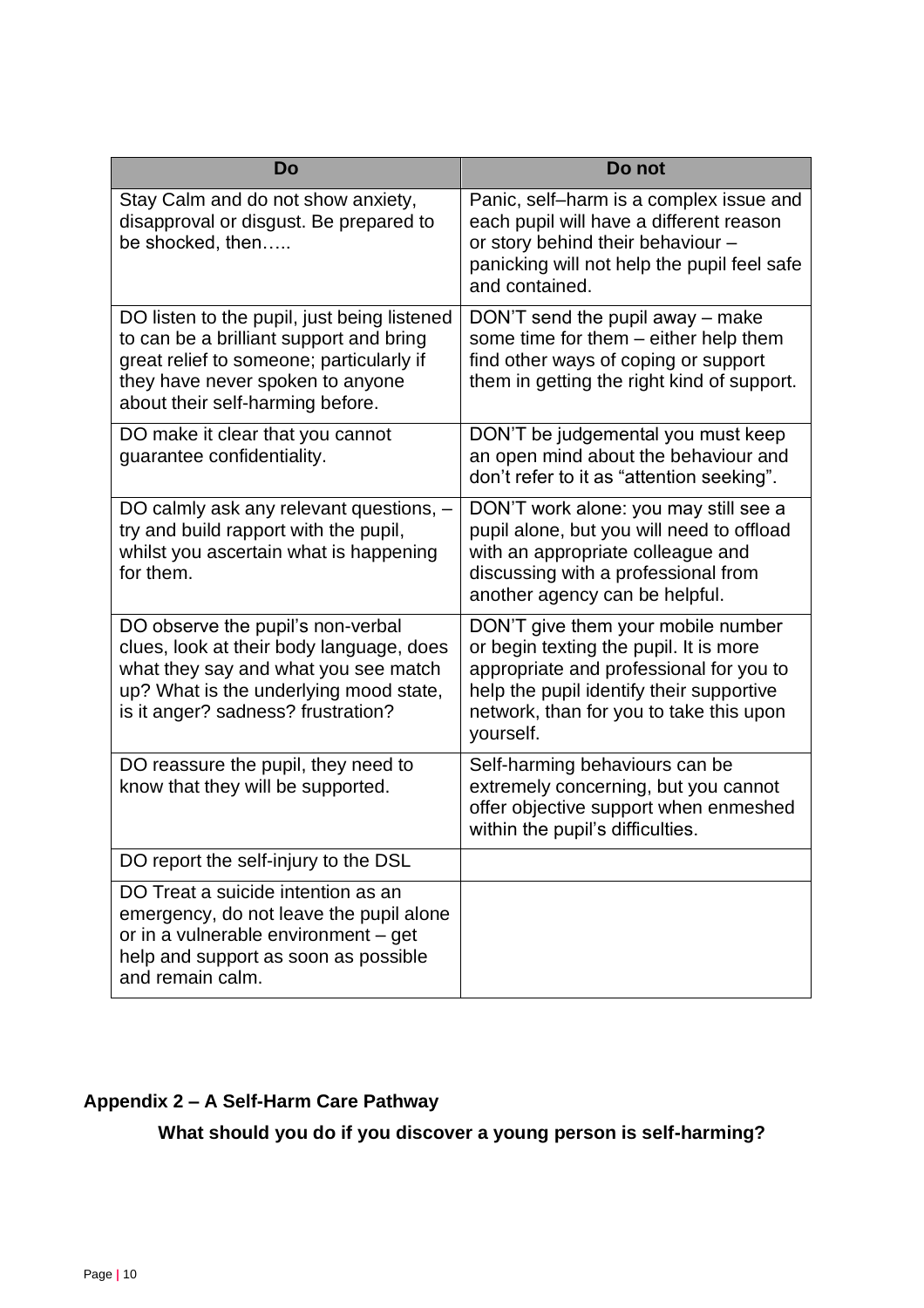

**Appendix 3: Checklist for Self-Harm Procedures & Practices**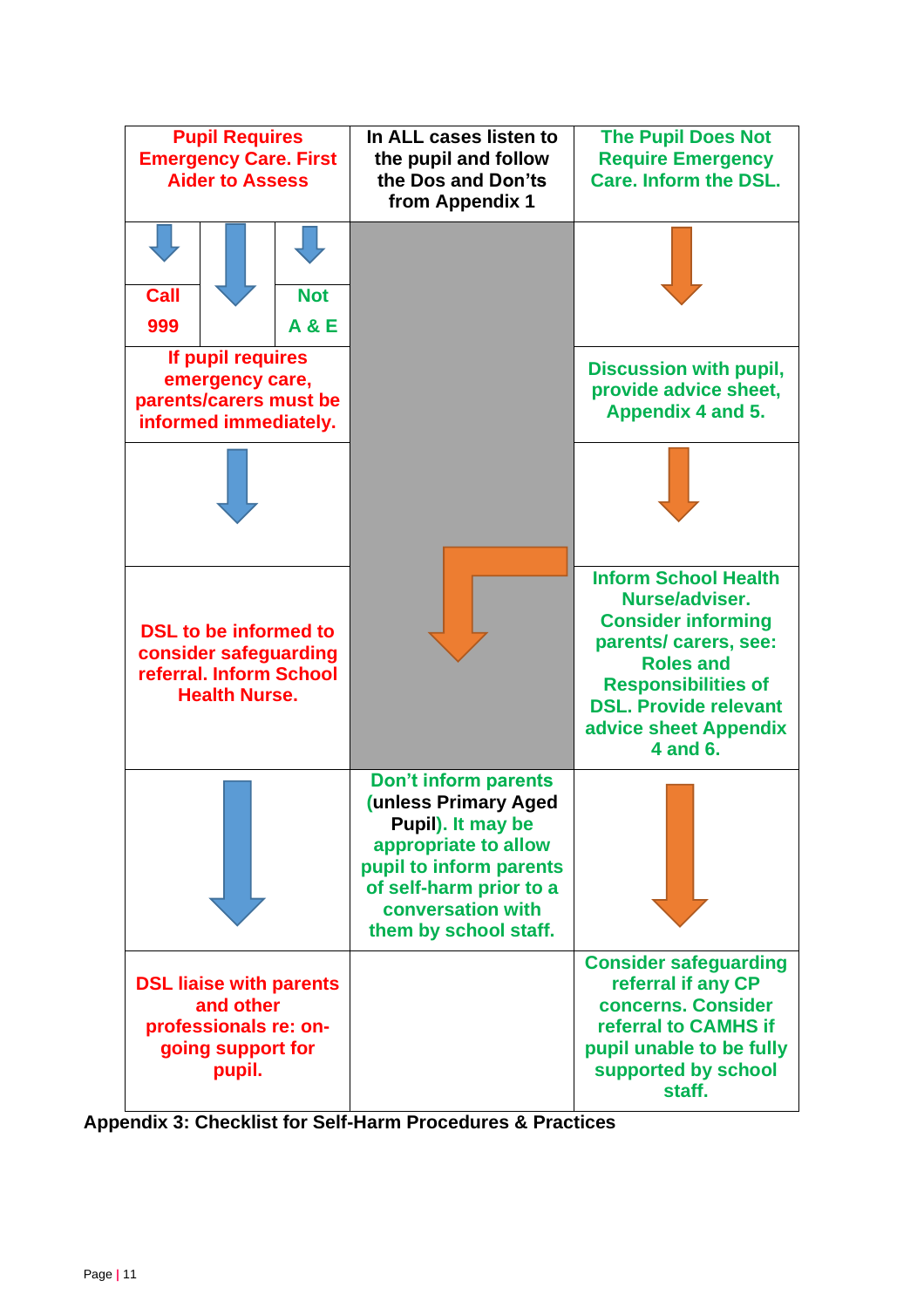| Checklist for schools: supporting the development of<br>effective practice                                                                                                         | <b>Date</b><br><b>Implemented</b> |
|------------------------------------------------------------------------------------------------------------------------------------------------------------------------------------|-----------------------------------|
| The school has a policy or protocol for supporting pupils<br>who are self-harming or at risk of self-harming (ie this<br>policy). The LGB have approved this.                      |                                   |
| All new members of staff receive an induction on child-<br>protection procedures and setting boundaries around<br>confidentiality.                                                 |                                   |
| All members of staff receive regular training on child-<br>protection procedures                                                                                                   |                                   |
| The following staff groups – office staff, first-aid staff,<br>technicians, lunchtime supervisors - receive sufficient<br>training and preparation for their roles                 |                                   |
| Members of the Pastoral Team and DSLs have access to<br>training in identifying and supporting pupils who self-harm.                                                               |                                   |
| The school has clear open channels of communication that<br>allow information to be passed up, down and across the<br>system                                                       |                                   |
| All members of staff know to whom they can go if they<br>discover a pupil who is self-harming.                                                                                     |                                   |
| The Senior Leadership Team is fully aware of the contact<br>that reception, First aiders and lunchtime supervisors have<br>with pupils and the type of issue they may come across. |                                   |
| Time is made available to listen to and support the<br>concerns of staff members on a regular basis.                                                                               |                                   |
| School staff know the different agency members who visit<br>the school, e.g. School Health Nurses etc.                                                                             |                                   |
| Male members of staff are supported in considering their<br>responses to girls whom they notice are self-harming                                                                   |                                   |
| Staff members know how to access support for themselves<br>and pupils.                                                                                                             |                                   |
| Pupils know to whom they can go for help                                                                                                                                           |                                   |
| The school has a culture that encourages pupils to talk and<br>adults to listen and believe.                                                                                       |                                   |

# **Appendix 4: Local and National Help and Advice**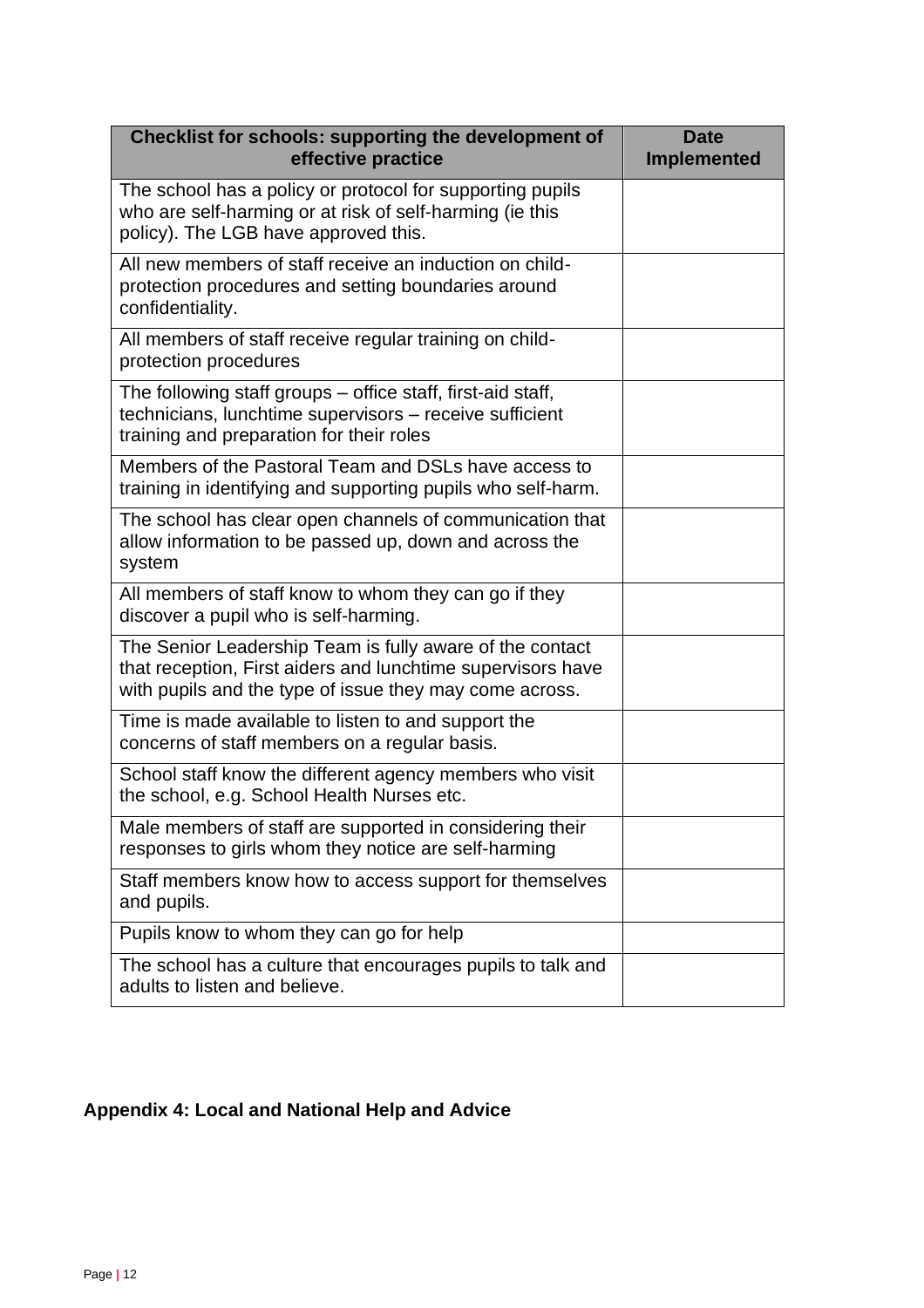CHILDLINE: 24hrs helpline for children and young people under 18 providing confidential counselling. 0800 1111 [www.childline.org.uk](http://www.childline.org.uk/)

PAPYRUS: Offers a helpline to give support, practical advice and information to anyone who is concerned that a young person may be suicidal. 0870 170 4000 [www.papyrus](http://www.papyrus-uk.org/)[uk.org](http://www.papyrus-uk.org/)

NCH Provides family centres, child abuse treatment services, leaving care projects, respite etc. Counselling for families and children. 020 7704 7000 [www.nch.org.uk](http://www.nch.org.uk/)

NATIONAL SELFHELP NETWORK Support for people who self-harm, provides free information pack to service users. [www.nshn.co.uk](http://www.nshn.co.uk/)

SAMARITANS Confidential emotional support for anybody who is in crisis. 08457 90 90 90 [www.samaritans.org.uk](http://www.samaritans.org.uk/)

YOUNG MINDS Information on a range of subjects relevant to young people and their emotional health and wellbeing 0808 8025544 [www.youngminds.org.uk](http://www.youngminds.org.uk/)

MIND Information about all aspects of mental health 0300 123 3393 [www.mind.org.uk](http://www.mind.org.uk/)

Royal College of Psychiatrists Information for everyone which aims to improve the lives of those with mental health issues. [www.rcpsych.ac.uk](http://www.rcpsych.ac.uk/)

NHS Information and advice on all aspects of health [www.nhs.uk](http://www.nhs.uk/)

Norfolk Safeguarding Children Board. Support for safeguarding children from harm and promoting the welfare of children and young people. 01603 223409 [www.norfolklscb.org](http://www.norfolklscb.org/)

Suffolk Safeguarding Children Board. Support for safeguarding children from harm and promoting the welfare of children and young people. [01473 265359](mailto:01473%20265359) <http://www.suffolkscb.org.uk/>

Norfolk CADs Team. Advice and support for safeguarding children and adults from risk of harm 0344 800 8020 [https://www.norfolk.gov.uk/what-we-do-and-how-we-work/policy](https://www.norfolk.gov.uk/what-we-do-and-how-we-work/policy-performance-and-partnerships/partnerships/multi-agency-safeguarding-hub)[performance-and-partnerships/partnerships/multi-agency-safeguarding-hub](https://www.norfolk.gov.uk/what-we-do-and-how-we-work/policy-performance-and-partnerships/partnerships/multi-agency-safeguarding-hub) 

Norfolk CADs Team. Advice and support for safeguarding children and adults from risk of harm 0808 800 4005 [Multi-Agency Safeguarding Hub \(MASH\) | Suffolk County Council](https://www.suffolk.gov.uk/care-and-support-for-adults/protecting-people-at-risk-of-abuse/mash/#:~:text=The%20Suffolk%20MASH%20helps%20people%20in%20the%20county,and%20adults%20at%20risk%20of%20harm%20and%20abuse.)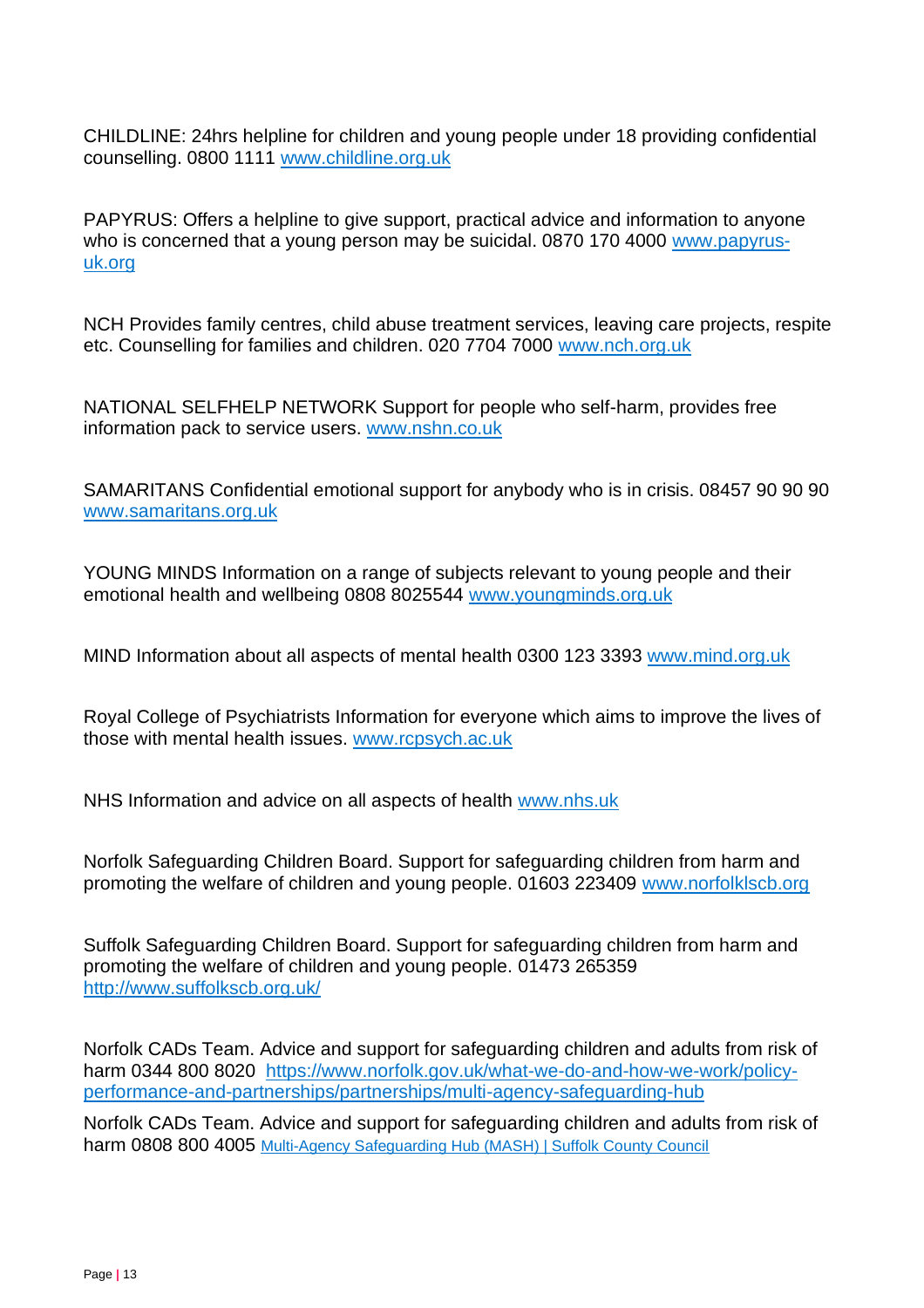**Appendix 5 : Information on Self-Harm for Young People**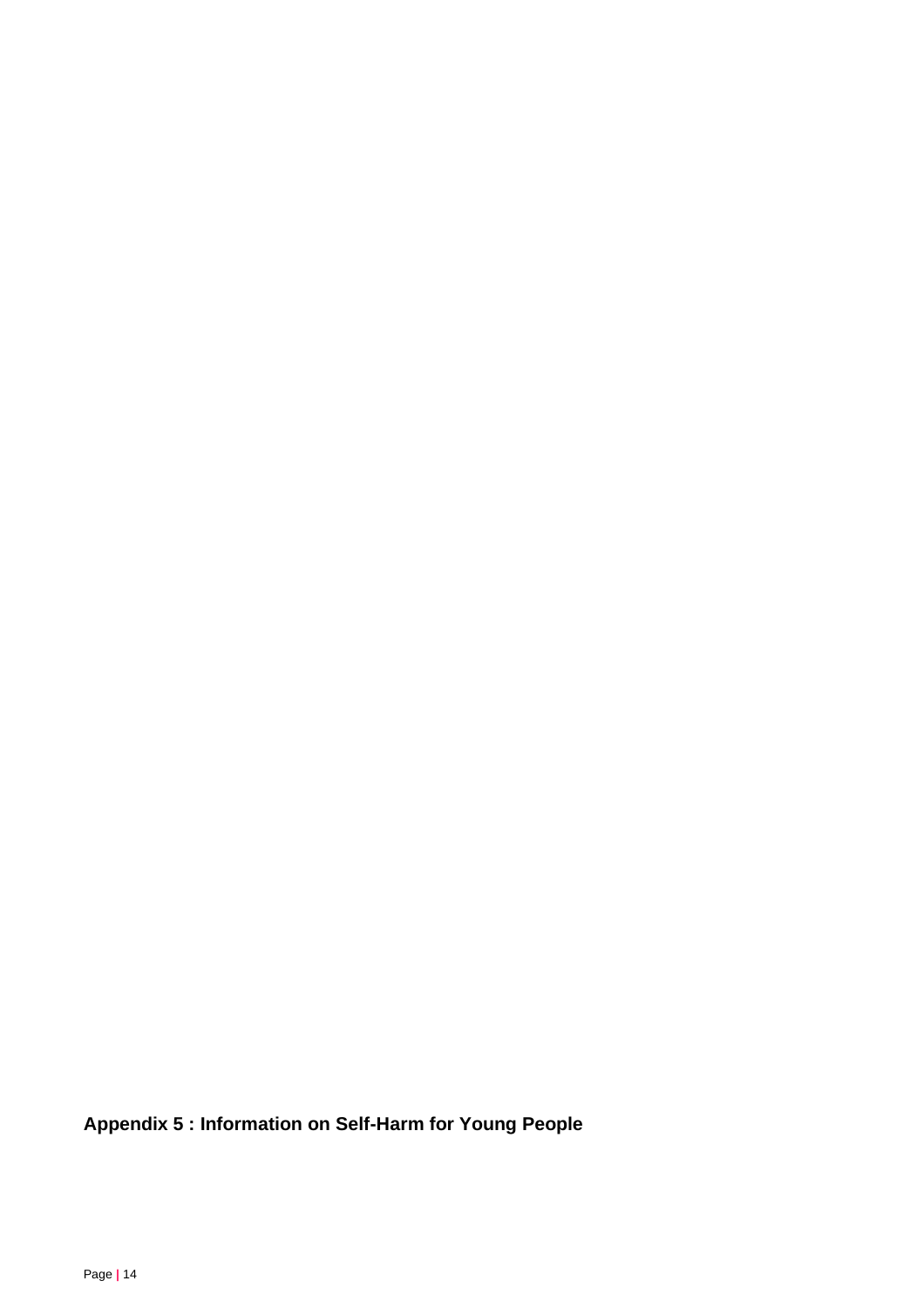#### What is self-harm?

Self-harm is where someone does something to deliberately hurt themselves. This may include cutting parts of the body, burning, hitting or taking an overdose. Often, these things can build up until the young person feels they cannot cope anymore.

Self-harm can be a way of trying to deal with or escape from these difficult feelings. It can also be a way of that person showing other people that something is wrong in their] life.

How many young people self-harm? A large study in the UK found that about 7 per cent (i.e. 7 out of every 100 people) of 15- to 16-year-olds had self-harmed in the past year.

Why do young people self-harm? Self-harm can be a way of trying to cope with painful and confusing feelings. Difficult feelings can include: feeling sad or worried not feeling very good or confident about themselves being hurt by others: physically, sexually or emotionally feeling under pressure at school or at home losing someone close, such as someone dying or leaving.

Difficult or stressful things, can trigger self-harm. Upsetting events that might lead to selfharm include:

Arguments with family or friends break-up of a relationship failing, or thinking you are going to fail, exams being bullied

How can you cope with self-harm? Replacing the self-harm with other, safer, coping strategies can be a positive and more helpful way of dealing with difficult things in life. Helpful strategies can include:

- find someone to talk to about your feelings, such as a friend or family member.
- talking to someone on the phone, e.g. you might want to ring a helpline such as Childline –free calls : 0800 1111
- engaging with support services e.g. CAMHS or YFSS.
- It is also important to try and follow any advice they give you.
- writing and drawing about your feelings, sometimes it can be hard to talk about feelings. scribbling on and/or ripping up paper.
- listening to or playing music. going for a walk, run or other kind of exercise keeping a diary.
- getting out of the house and going somewhere where there are other people e.g. joining Youth Club or Cadets.
- keeping a diary
- having a bath/using relaxing oils, ensuring you get enough sleep, try to relax before going to bed, switch off your mobile phone or computer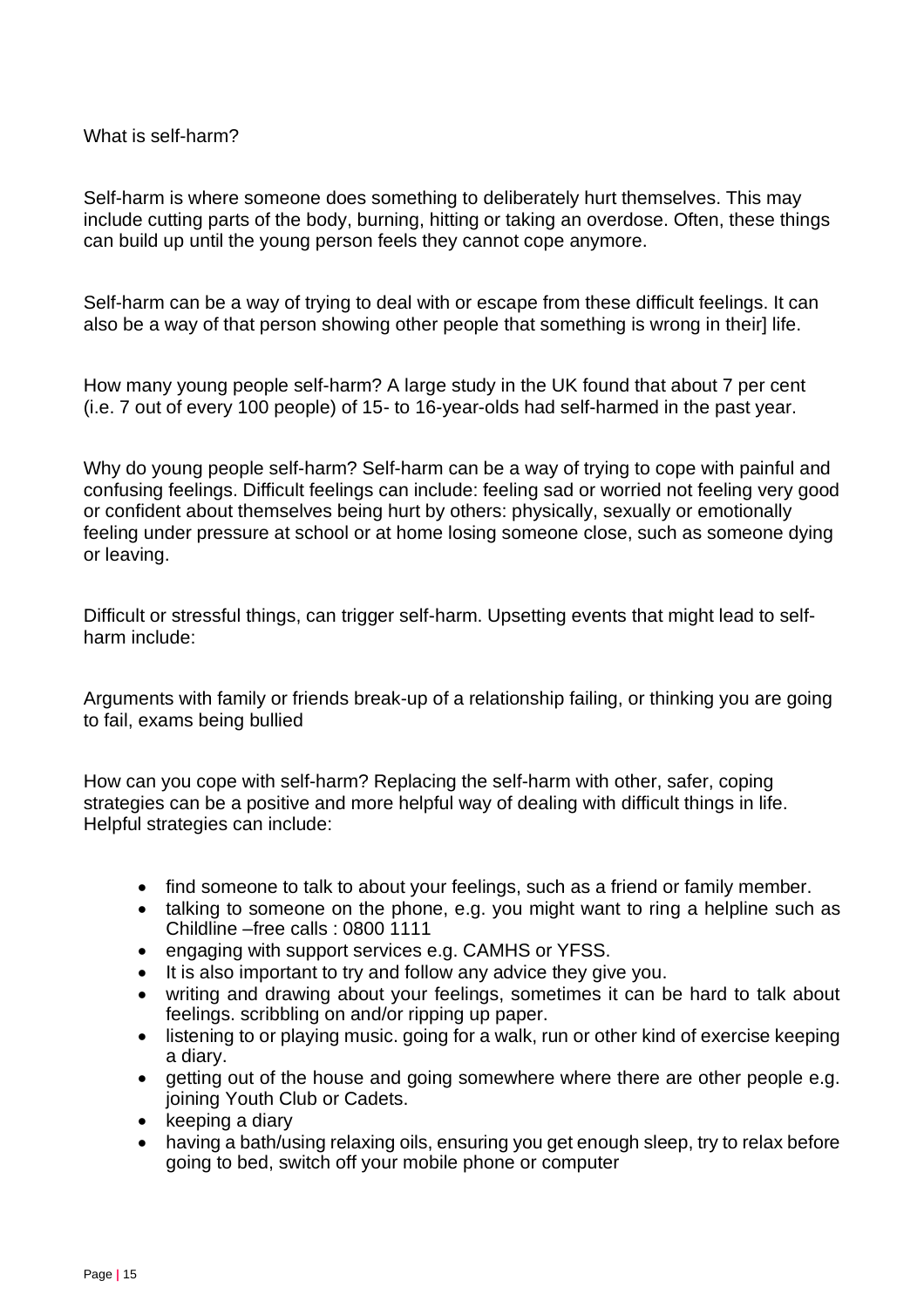- hitting a pillow or other soft object
- watching a favourite film

# **Getting help**

In the longer term it is important that you learn to understand and deal with the distress that you feel. The support of someone who understands and will listen to you can be very helpful in facing difficult feelings. At home: parents, brother/sister, another trusted family member or a family friend.

In school: Wellbeing Team, or other member of staff. GP: You can talk to your GP about your difficulties and he or she may make a referral for counselling or specialist through The Child and Adolescent Mental Health Service (CAMHS). You can refer to them yourself if you are aged above 16 and your parents can also refer to them directly.

## **Youth Family Support Services:**

This service offers a range of support services including a specialist counselling service.

#### **My friend has a problem: how can I help?**

- You can really help by just being there, listening and giving support.
- Be open and honest. If you are worried about your friend's safety you should tell an adult.
- Let your friend know that you are going to do this and you are doing it because you care about them.
- Encourage your friend to get help. You can go with your friend or tell someone that he or she trusts.
- Get information from telephone helplines, websites, a library, etc. This can help you understand what your friend is experiencing.
- Your friendship may be changed by the problem. You may feel bad that you can't help your friend enough or guilty if you have had to tell other people. These feelings are common and don't mean that you have done something wrong or not done enough.
- Your friend may get angry with you or tell you that you don't understand. It is important to try not to take this personally. Often, when people are feeling bad about themselves, they get angry with the people they are closest to.
- It can be difficult to look after someone who is having difficulties. It is important for you to talk to an adult who can support you.
- You may not always be able to be there for your friend and that's ok. You need to look after your own mental health.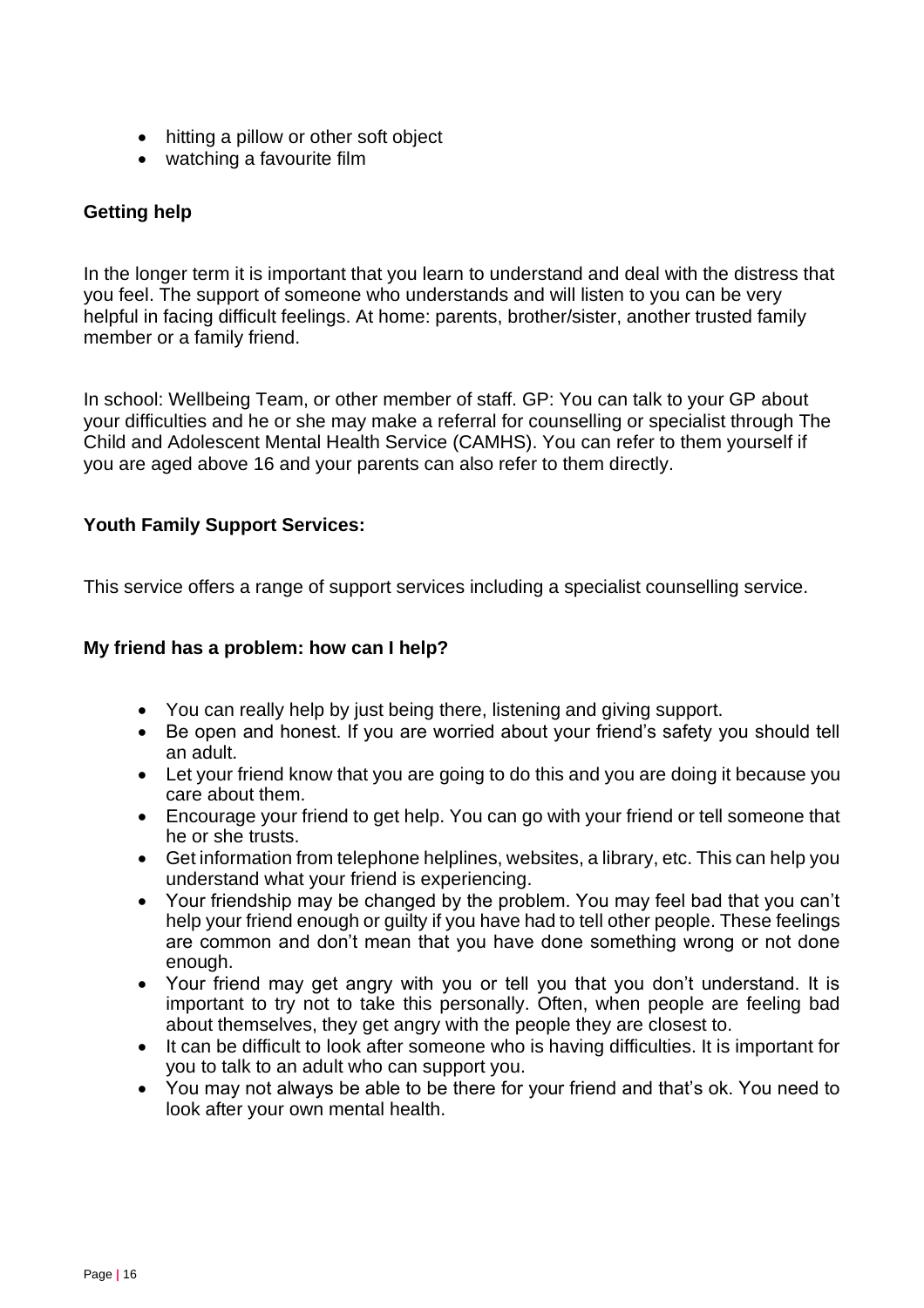**Appendix 6: Fact Sheet on Self-Harm for Parents**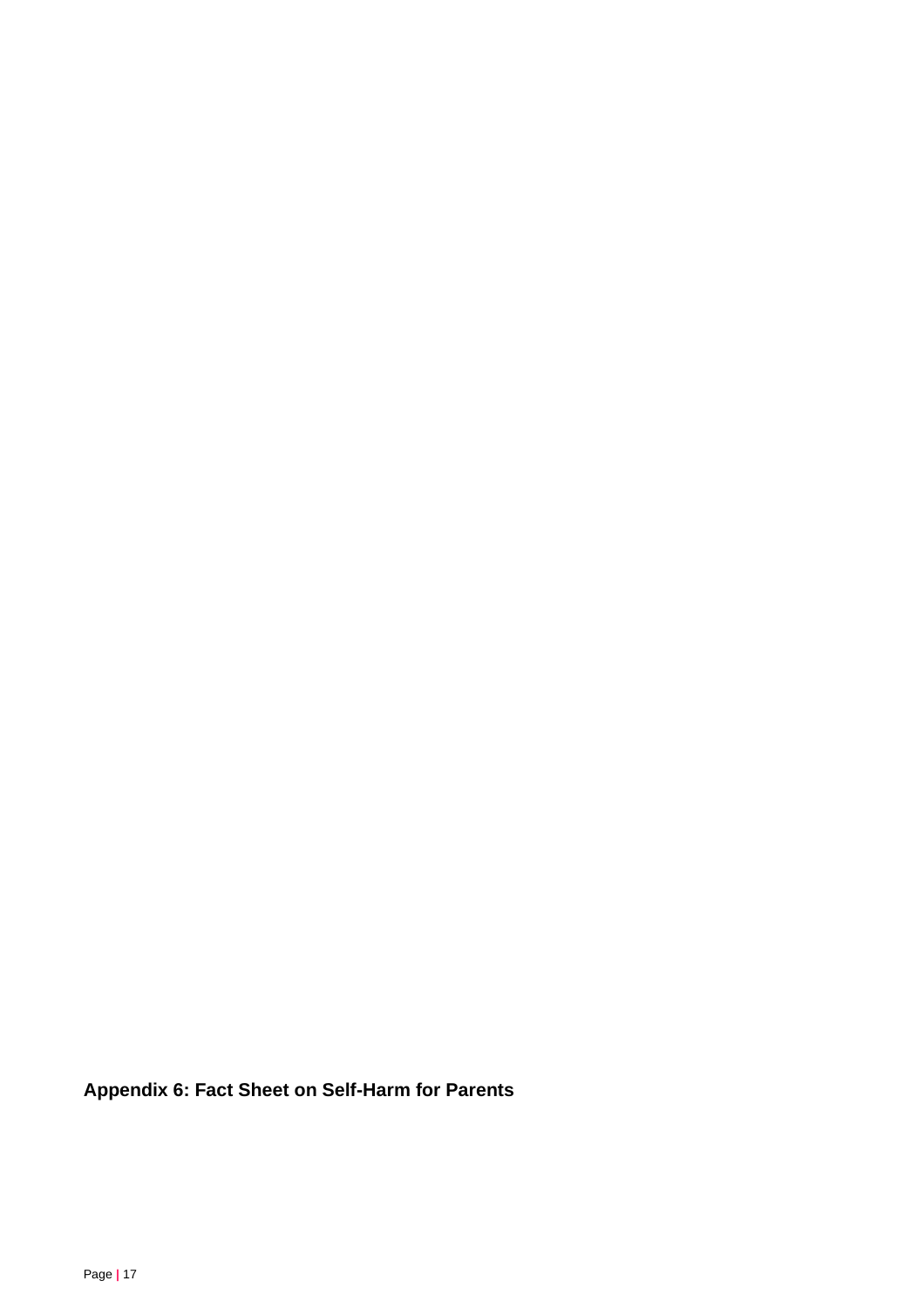As a parent/carer, you may feel angry, shocked, guilty and upset. These reactions are normal, but what the young person you care about really needs is support from you. That young person needs you to stay calm and to listen to them cope with very difficult feelings that build up and cannot be expressed. They need to find a less harmful way of coping.

#### **What is self-harm?**

Self-harm is any behaviour such as self-cutting, swallowing objects, taking an overdose, self-strangulation, running in front of a car or risk taking behaviour e.g. alcohol intoxication, where the intent is to deliberately cause harm to self.

#### **How common is self-harm?**

Over the past 40 years, there has been a large increase in the number of young people who harm themselves. A large community study found that among 15- to 16-year-olds, approximately 7 per cent had self-harmed in the previous year.

#### **Is it just attention-seeking?**

Some people who self-harm have a desire to kill themselves. However, there are many other factors that lead people to self-harm, including a desire to escape, to reduce tension, to express hostility, to make someone feel guilty or to increase caring from others. Even if the young person does not intend to commit suicide, self-harming behaviour may express a strong sense of despair and needs to be taken seriously. It is not just attention-seeking behaviour.

#### **Why do young people harm themselves?**

All sorts of upsetting events can trigger self-harm, such as arguments with family, break-up of a relationship, failure in exams and bullying at school. Sometimes several stresses occur over a short period of time and one more incident is the final straw. Young people who have emotional or behavioural problems or low self-esteem can be particularly at risk from selfharm. Suffering a bereavement or serious rejection can also increase the risk. Sometimes, young people try to escape their problems by taking drugs or alcohol. This only makes the situation worse. For some people, self-harm is a desperate attempt to show others that something is wrong in their lives.

#### **What you can do to help the young person?**